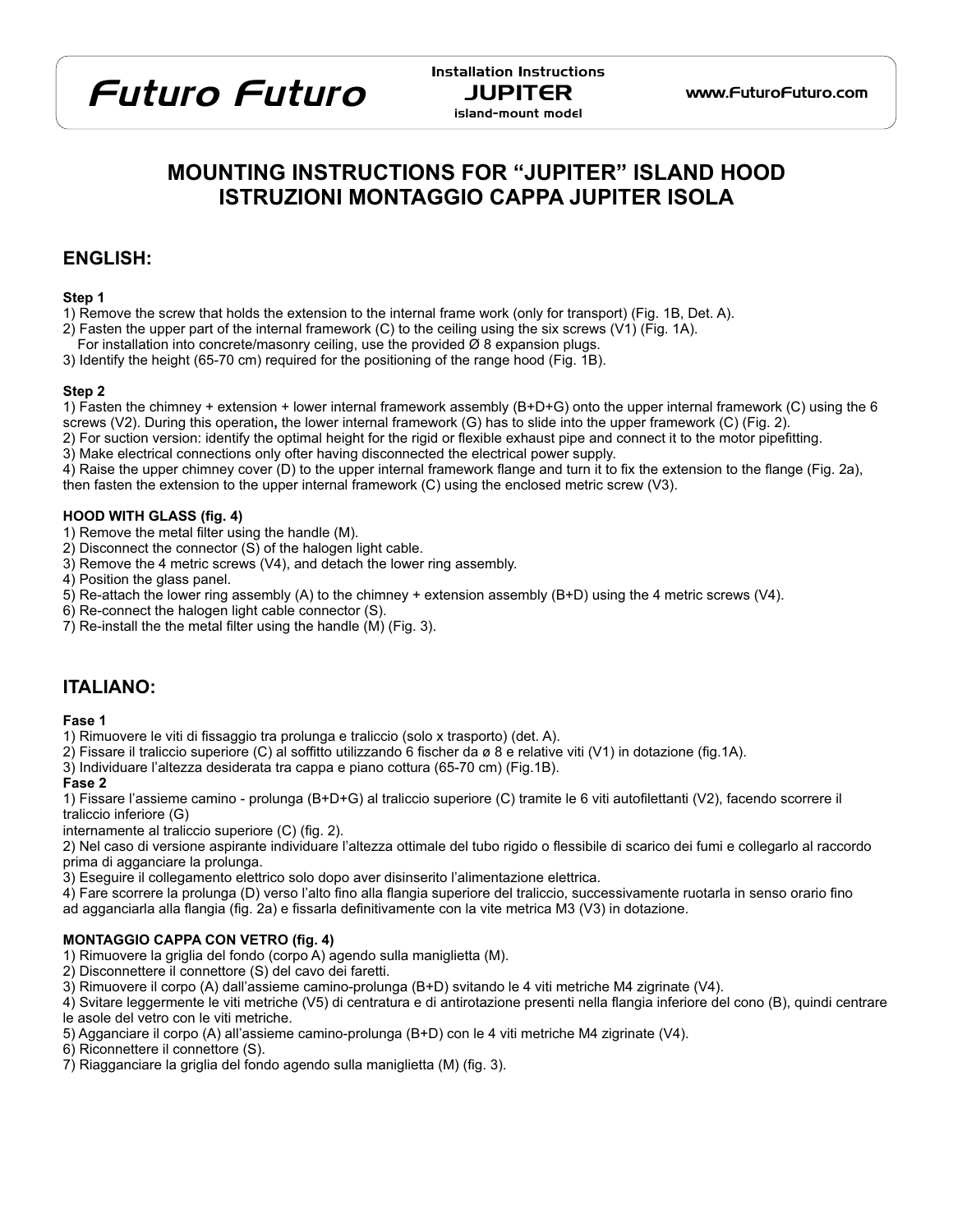# Futuro Futuro JUPITER www.FuturoFuturo.com

Installation Instructions island-mount model





Fig. 2/Abb. 2



h. max. 1240 h. min. 820  $\circledR$ @

Fig. 1B/Abb. 1B



Fig. 4/Abb. 4



Cod. 110020238